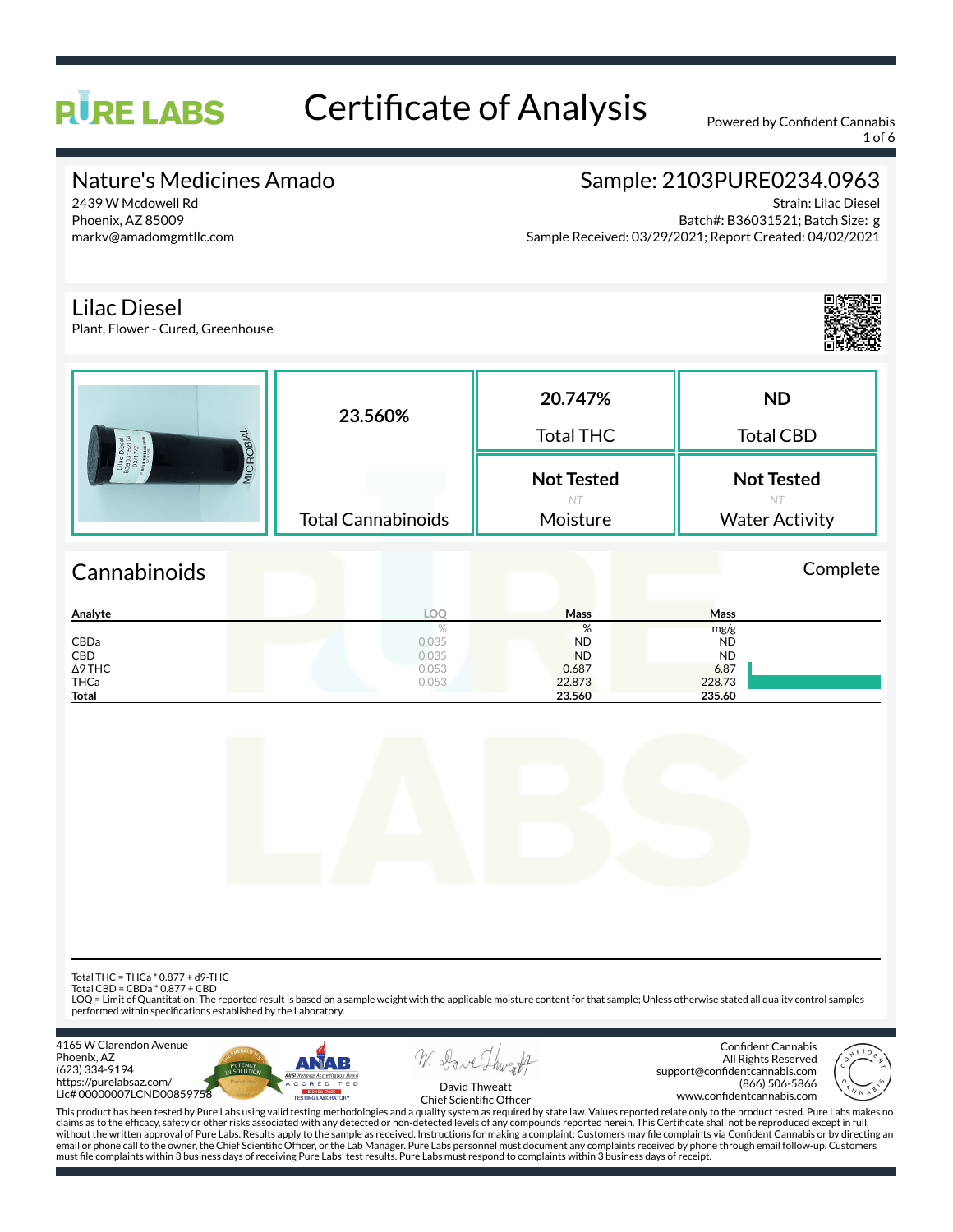# **RURE LABS**

# Certificate of Analysis Powered by Confident Cannabis

2 of 6

## Nature's Medicines Amado

2439 W Mcdowell Rd Phoenix, AZ 85009 markv@amadomgmtllc.com

# Sample: 2103PURE0234.0963

Strain: Lilac Diesel Batch#: B36031521; Batch Size: g Sample Received: 03/29/2021; Report Created: 04/02/2021

#### Lilac Diesel

Plant, Flower - Cured, Greenhouse

Microbials Pass



| <b>BACTERIA (STATE-MANDATED)</b> | Result             | <b>Status</b> |  |
|----------------------------------|--------------------|---------------|--|
| E. Coli                          | Not Detected in 1g | Pass          |  |
| Salmonella                       | Not Detected in 1g | Pass          |  |
| <b>FUNGI (STATE-MANDATED)</b>    | <b>Result</b>      | <b>Status</b> |  |
| Aspergillus flavus               | Not Detected in 1g | Pass          |  |
| Aspergillus fumigatus            | Not Detected in 1g | Pass          |  |
| Aspergillus niger                | Not Detected in 1g | Pass          |  |
| Aspergillus terreus              | Not Detected in 1g | Pass          |  |

| <b>BACTERIA (ELECTIVE)</b>      | Result             |
|---------------------------------|--------------------|
| Listeria                        | NR                 |
| Pseudomonas aeruginosa          | NR                 |
| Staphylococcus aureus           | <b>NR</b>          |
| Patogenic E. coli - STX 1 gene  | Not Detected in 1g |
| Pathogenic E. coli - STX 2 gene | Not Detected in 1g |
|                                 |                    |

Date Tested: 03/31/2021 12:00 amNR = No Result; NT = Not Tested; Unless otherwise stated all quality control samples performed within specifications established by the Laboratory

4165 W Clarendon Avenue Phoenix, AZ (623) 334-9194 https://purelabsaz.com/ Lic# 00000007LCND00859758





Confident Cannabis All Rights Reserved support@confidentcannabis.com (866) 506-5866 www.confidentcannabis.com



David Thweatt Chief Scientific Officer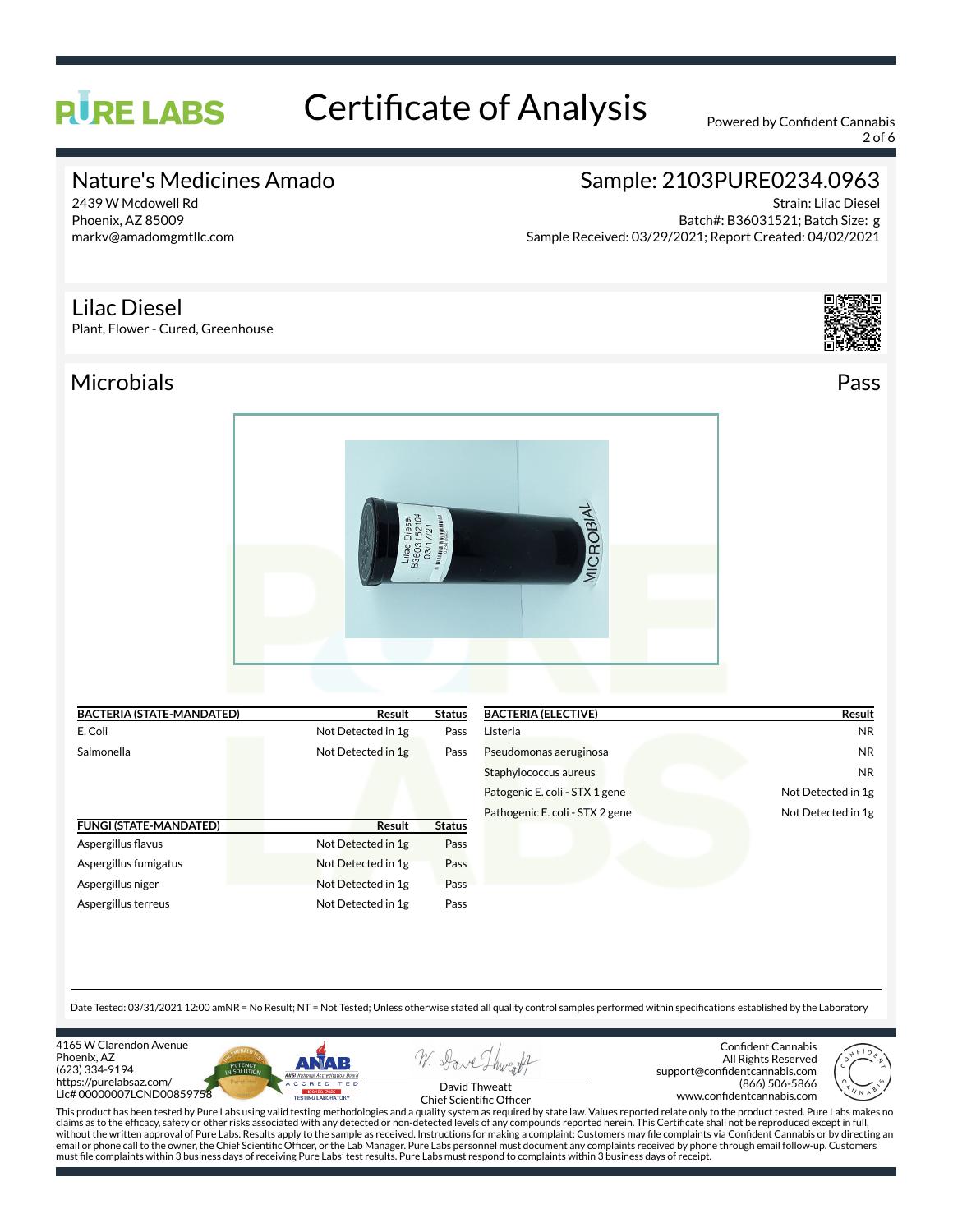# **RURE LABS**

# Certificate of Analysis Powered by Confident Cannabis

3 of 6

### Nature's Medicines Amado

2439 W Mcdowell Rd Phoenix, AZ 85009 markv@amadomgmtllc.com

# Sample: 2103PURE0234.0963

Strain: Lilac Diesel Batch#: B36031521; Batch Size: g Sample Received: 03/29/2021; Report Created: 04/02/2021

#### Lilac Diesel

Plant, Flower - Cured, Greenhouse

### Pesticides **Passage Contract Contract Contract Contract Contract Contract Contract Contract Contract Contract Contract Contract Contract Contract Contract Contract Contract Contract Contract Contract Contract Contract Cont**

| Analyte           | LOO   | Limit      | Mass                                                                                                                                      | <b>Status</b> | Analyte                   |       | <b>LOO</b> | Limit      | Mass                                      | <b>Status</b> |
|-------------------|-------|------------|-------------------------------------------------------------------------------------------------------------------------------------------|---------------|---------------------------|-------|------------|------------|-------------------------------------------|---------------|
|                   | PPM   | <b>PPM</b> | PPM                                                                                                                                       |               |                           |       | PPM        | <b>PPM</b> | <b>PPM</b>                                |               |
| Naled             | 0.008 | 0.500      | <b>ND</b>                                                                                                                                 | Pass          | Cinerin 1                 |       | 0.001      |            | 0.010                                     | <b>Tested</b> |
| Oxamyl            | 0.016 | 1.000      | <loq< td=""><td>Pass</td><td>Jasmolin 1</td><td></td><td>0.000</td><td></td><td>0.009</td><td><b>Tested</b></td></loq<>                   | Pass          | Jasmolin 1                |       | 0.000      |            | 0.009                                     | <b>Tested</b> |
| Phosmet           | 0.003 | 0.200      | <b>ND</b>                                                                                                                                 | Pass          | Pyrethrin 1               |       | 0.009      |            | <loo< td=""><td><b>Tested</b></td></loo<> | <b>Tested</b> |
| Acephate          | 0.006 | 0.400      | <b>ND</b>                                                                                                                                 | Pass          | Acequinocyl               |       | 0.031      | 2.000      | 0.121                                     | Pass          |
| Aldicarb          | 0.006 | 0.400      | <b>ND</b>                                                                                                                                 | Pass          | Acetamiprid               |       | 0.003      | 0.200      | <loo< td=""><td>Pass</td></loo<>          | Pass          |
| <b>Boscalid</b>   | 0.006 | 0.400      | <loq< td=""><td>Pass</td><td>Ethoprophos</td><td></td><td>0.003</td><td>0.200</td><td><loq< td=""><td>Pass</td></loq<></td></loq<>        | Pass          | Ethoprophos               |       | 0.003      | 0.200      | <loq< td=""><td>Pass</td></loq<>          | Pass          |
| Carbaryl          | 0.003 | 0.200      | <b>ND</b>                                                                                                                                 | Pass          | Fludioxonil               |       | 0.006      | 0.400      | <b>ND</b>                                 | Pass          |
| Diazinon          | 0.003 | 0.200      | <loq< td=""><td>Pass</td><td>Hexythiazox</td><td></td><td>0.001</td><td>1.000</td><td>0.001</td><td>Pass</td></loq<>                      | Pass          | Hexythiazox               |       | 0.001      | 1.000      | 0.001                                     | Pass          |
| Fipronil          | 0.006 | 0.400      | <b>ND</b>                                                                                                                                 | Pass          | Permethrin (total)        |       |            | 0.200      | 0.001                                     | Pass          |
| Imazalil          | 0.003 | 0.200      | <loo< td=""><td>Pass</td><td>cis Permethrin</td><td></td><td>0.001</td><td></td><td><loo< td=""><td><b>Tested</b></td></loo<></td></loo<> | Pass          | cis Permethrin            |       | 0.001      |            | <loo< td=""><td><b>Tested</b></td></loo<> | <b>Tested</b> |
| Methomyl          | 0.006 | 0.400      | <b>ND</b>                                                                                                                                 | Pass          | <b>Trans Permethrin</b>   |       | 0.024      |            | <loq< td=""><td><b>Tested</b></td></loq<> | <b>Tested</b> |
| Propoxur          | 0.003 | 0.200      | <loq< td=""><td>Pass</td><td>Prallethrin</td><td></td><td>0.003</td><td>0.200</td><td>0.007</td><td>Pass</td></loq<>                      | Pass          | Prallethrin               |       | 0.003      | 0.200      | 0.007                                     | Pass          |
| Spinosad (total)  |       | 0.200      | <b>ND</b>                                                                                                                                 | Pass          | Spiroxamine               |       | 0.006      | 0.400      | <loo< td=""><td>Pass</td></loo<>          | Pass          |
| Spinosyn A        | 0.003 |            | <b>ND</b>                                                                                                                                 | Tested        | Thiacloprid               |       | 0.003      | 0.200      | <loo< td=""><td>Pass</td></loo<>          | Pass          |
| Spinosyn D        | 0.001 |            | <b>ND</b>                                                                                                                                 | Tested        | Azoxystrobin              |       | 0.003      | 0.200      | <b>ND</b>                                 | Pass          |
| Abamectin         | 0.008 | 0.500      | <b>ND</b>                                                                                                                                 | Pass          | Chlorpyrifos              |       | 0.003      | 0.200      | <loo< td=""><td>Pass</td></loo<>          | Pass          |
| Etoxazole         | 0.003 | 0.200      | <loq< td=""><td>Pass</td><td>Clofentezine</td><td></td><td>0.003</td><td>0.200</td><td><b>ND</b></td><td>Pass</td></loq<>                 | Pass          | Clofentezine              |       | 0.003      | 0.200      | <b>ND</b>                                 | Pass          |
| Malathion         | 0.003 | 0.200      | <loo< td=""><td>Pass</td><td>Imidacloprid</td><td></td><td>0.006</td><td>0.400</td><td><b>ND</b></td><td>Pass</td></loo<>                 | Pass          | Imidacloprid              |       | 0.006      | 0.400      | <b>ND</b>                                 | Pass          |
| Metalaxyl         | 0.005 | 0.200      | <loq< td=""><td>Pass</td><td>Myclobutanil</td><td></td><td>0.003</td><td>0.200</td><td><loo< td=""><td>Pass</td></loo<></td></loq<>       | Pass          | Myclobutanil              |       | 0.003      | 0.200      | <loo< td=""><td>Pass</td></loo<>          | Pass          |
| Pyridaben         | 0.003 | 0.200      | <loq< td=""><td>Pass</td><td>Spiromesifen</td><td></td><td>0.003</td><td>0.200</td><td><loq< td=""><td>Pass</td></loq<></td></loq<>       | Pass          | Spiromesifen              |       | 0.003      | 0.200      | <loq< td=""><td>Pass</td></loq<>          | Pass          |
| <b>Bifenazate</b> | 0.003 | 0.200      | <loo< td=""><td>Pass</td><td>Tebuconazole</td><td></td><td>0.006</td><td>0.400</td><td><b>ND</b></td><td>Pass</td></loo<>                 | Pass          | Tebuconazole              |       | 0.006      | 0.400      | <b>ND</b>                                 | Pass          |
| <b>Bifenthrin</b> | 0.003 | 0.200      | <loo< td=""><td>Pass</td><td>Thiamethoxam</td><td></td><td>0.003</td><td>0.200</td><td><loq< td=""><td>Pass</td></loq<></td></loo<>       | Pass          | Thiamethoxam              |       | 0.003      | 0.200      | <loq< td=""><td>Pass</td></loq<>          | Pass          |
| Carbofuran        | 0.003 | 0.200      | <loo< td=""><td>Pass</td><td>Fenpyroximate</td><td></td><td>0.006</td><td>0.400</td><td><b>ND</b></td><td>Pass</td></loo<>                | Pass          | Fenpyroximate             |       | 0.006      | 0.400      | <b>ND</b>                                 | Pass          |
| Daminozide        | 0.016 | 1.000      | <loq< td=""><td>Pass</td><td>Paclobutrazol</td><td></td><td>0.006</td><td>0.400</td><td><b>ND</b></td><td>Pass</td></loq<>                | Pass          | Paclobutrazol             |       | 0.006      | 0.400      | <b>ND</b>                                 | Pass          |
| <b>Dichlorvos</b> | 0.005 | 0.100      | <b>ND</b>                                                                                                                                 | Pass          | Propiconazole             |       | 0.006      | 0.400      | <loq< td=""><td>Pass</td></loq<>          | Pass          |
| Dimethoate        | 0.003 | 0.200      | <b>ND</b>                                                                                                                                 | Pass          | Spirotetramat             |       | 0.003      | 0.200      | <b>ND</b>                                 | Pass          |
| Etofenprox        | 0.006 | 0.400      | <b>ND</b>                                                                                                                                 | Pass          | <b>Kresoxim Methyl</b>    |       | 0.006      | 0.400      | <b>ND</b>                                 | Pass          |
| Fenoxycarb        | 0.003 | 0.200      | $<$ LOO                                                                                                                                   | Pass          | Trifloxystrobin           |       | 0.003      | 0.200      | <loo< td=""><td>Pass</td></loo<>          | Pass          |
| Flonicamid        | 0.016 | 1.000      | <b>ND</b>                                                                                                                                 | Pass          | <b>Piperonyl Butoxide</b> |       | 0.002      | 2.000      | <b>ND</b>                                 | Pass          |
| Methiocarb        | 0.003 | 0.200      | <loq< td=""><td>Pass</td><td>Chlorantraniliprole</td><td></td><td>0.003</td><td>0.200</td><td><b>ND</b></td><td>Pass</td></loq<>          | Pass          | Chlorantraniliprole       |       | 0.003      | 0.200      | <b>ND</b>                                 | Pass          |
| Pyrethrin (total) |       | 1.000      | 0.022                                                                                                                                     | Pass          |                           |       |            |            |                                           |               |
| <b>Herbicides</b> |       |            |                                                                                                                                           |               |                           |       |            |            |                                           |               |
|                   |       |            |                                                                                                                                           |               |                           |       |            |            |                                           |               |
| Analyte           |       |            |                                                                                                                                           |               | LOQ                       | Limit |            | Mass       |                                           | <b>Status</b> |
|                   |       |            |                                                                                                                                           |               | PPM                       | PPM   |            | <b>PPM</b> |                                           |               |

LOQ = Limit of Quantitation; The reported result is based on a sample weight with the applicable moisture content for that sample; Unless otherwise stated all quality control samples performed within specifications established by the Laboratory.

Pendimethalin 0.025 1.000 0.039 Pass

4165 W Clarendon Avenue Phoenix, AZ (623) 334-9194 https://purelabsaz.com/ Lic# 00000007LCND00859758



Confident Cannabis All Rights Reserved support@confidentcannabis.com (866) 506-5866 www.confidentcannabis.com



David Thweatt Chief Scientific Officer

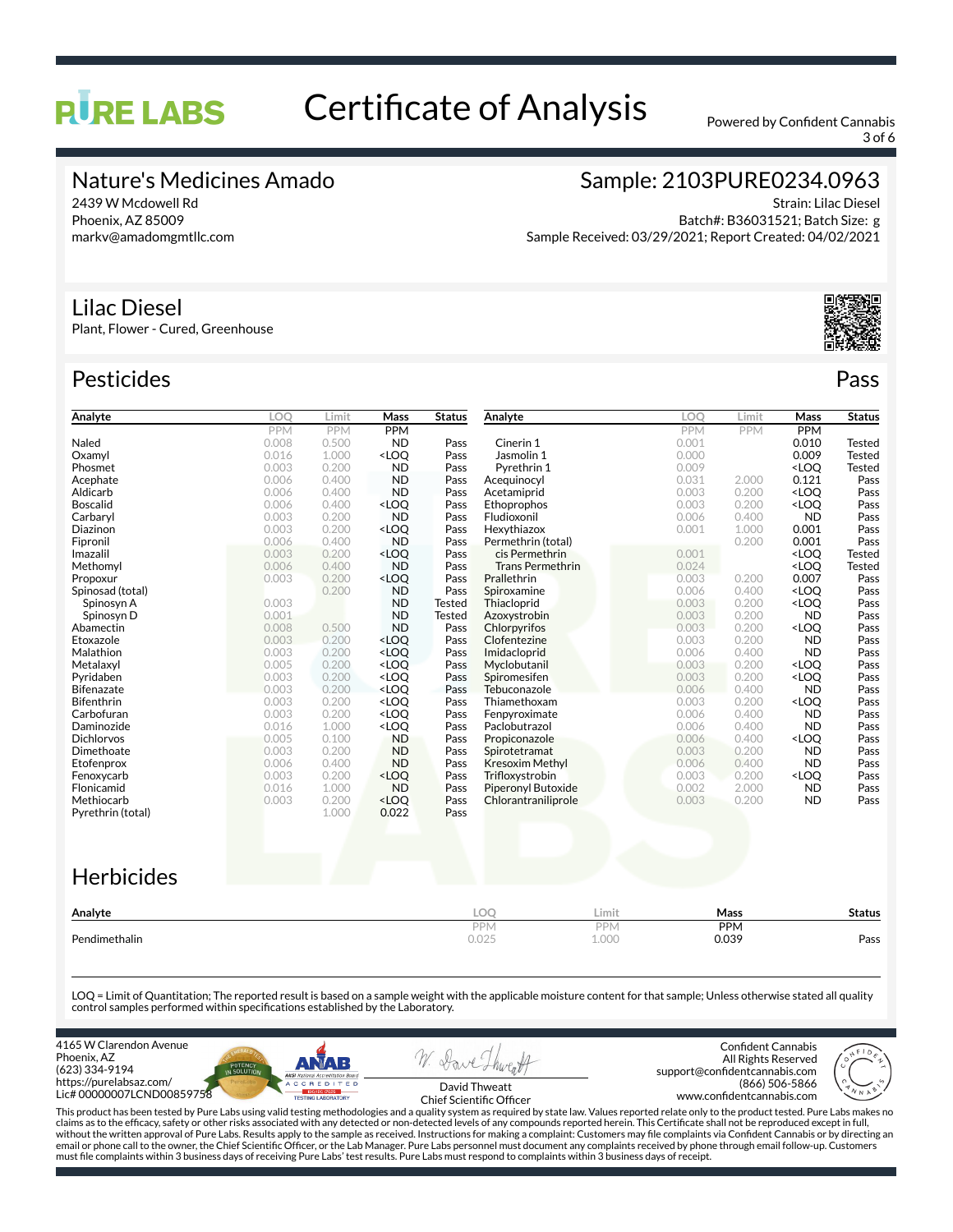# **RURE LABS**

# Certificate of Analysis Powered by Confident Cannabis

4 of 6

### Nature's Medicines Amado

2439 W Mcdowell Rd Phoenix, AZ 85009 markv@amadomgmtllc.com

# Sample: 2103PURE0234.0963

Strain: Lilac Diesel Batch#: B36031521; Batch Size: g Sample Received: 03/29/2021; Report Created: 04/02/2021

#### Lilac Diesel

Plant, Flower - Cured, Greenhouse

## Residual Solvents Pass



| Analyte              | LOO        | Limit      | Mass       | <b>Status</b> |
|----------------------|------------|------------|------------|---------------|
|                      | <b>PPM</b> | <b>PPM</b> | <b>PPM</b> |               |
| Propane              | 234.400    | 5000.000   | ND.        | Pass          |
| <b>Butane</b>        | 234,400    | 5000.000   | ND.        | Pass          |
| Methanol             | 234,400    | 3000.000   | 400.760    | Pass          |
| Pentane              | 234.400    | 5000.000   | <b>ND</b>  | Pass          |
| Ethanol              | 234.400    | 5000.000   | <b>ND</b>  | Pass          |
| <b>Ethyl Ether</b>   | 234.400    | 5000.000   | <b>ND</b>  | Pass          |
| Acetone              | 234.400    | 1000.000   | <b>ND</b>  | Pass          |
| Isopropanol          | 234,400    | 5000.000   | <b>ND</b>  | Pass          |
| Acetonitrile         | 234.400    | 410.000    | ND.        | Pass          |
| Methylene Chloride   | 0.300      | 600.000    | <b>ND</b>  | Pass          |
| n Hexane             | 234.400    | 290.000    | <b>ND</b>  | Pass          |
| <b>Ethyl Acetate</b> | 234.400    | 5000.000   | <b>ND</b>  | Pass          |
| <b>Ethyl Benzene</b> | 0.300      | 2.000      | <b>ND</b>  | Pass          |
| 1,2 Dichloro Ethane  | 0.300      | 1.000      | <b>ND</b>  | Pass          |
| Heptane              | 234.400    | 5000.000   | ND.        | Pass          |
| Trichloroethene      | 0.300      | 1.000      | <b>ND</b>  | Pass          |
| <b>Toluene</b>       | 234.400    | 890.000    | <b>ND</b>  | Pass          |
| m/p Xylene           | 234.400    | 2170.000   | <b>ND</b>  | Pass          |
| o Xylene             | 234.400    | 2170.000   | ND.        | Pass          |
|                      |            |            |            |               |

04/01/2021 12:00 am<br>LOQ = Limit of Quantitation; The reported result is based on a sample weight with the applicable moisture content for that sample; Unless otherwise stated all quality control samples performed within specications established by the Laboratory.

Testing result is for informational purposes only and cannot be used to satisfy dispensary testing requirements in R9-17-317.01(A) or labeling requirements in R9-17- 317 – Q3.

4165 W Clarendon Avenue Phoenix, AZ (623) 334-9194 https://purelabsaz.com/ Lic# 00000007LCND00859758





Confident Cannabis All Rights Reserved support@confidentcannabis.com (866) 506-5866 www.confidentcannabis.com



David Thweatt Chief Scientific Officer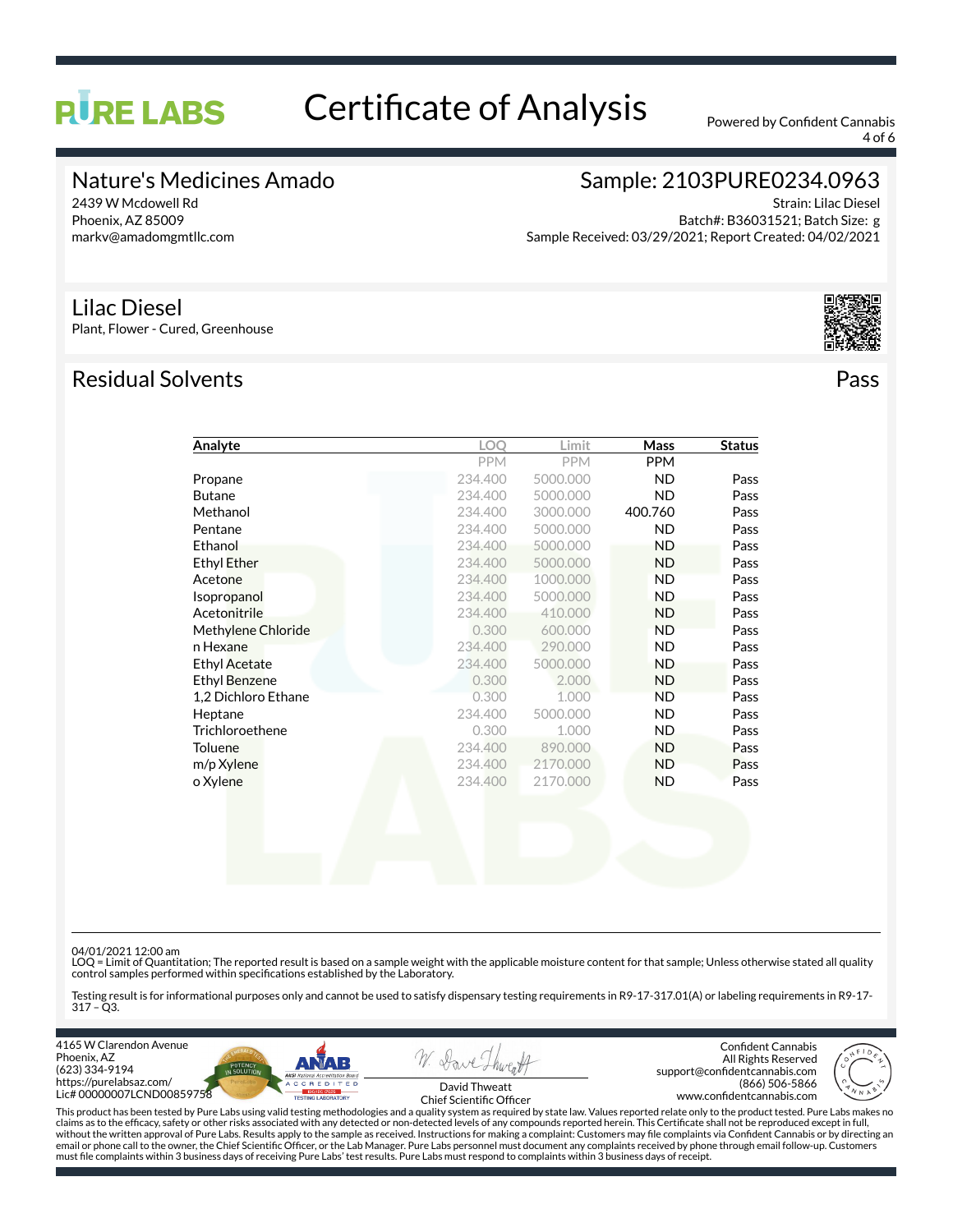# Certificate of Analysis Powered by Confident Cannabis

5 of 6

### Nature's Medicines Amado

2439 W Mcdowell Rd Phoenix, AZ 85009 markv@amadomgmtllc.com

**RURE LABS** 

# Sample: 2103PURE0234.0963

Strain: Lilac Diesel Batch#: B36031521; Batch Size: g Sample Received: 03/29/2021; Report Created: 04/02/2021

#### Lilac Diesel

Plant, Flower - Cured, Greenhouse

## Mycotoxins Pass





| <u>Analyte</u>   | <b>LOQ</b> | Limit | <b>Units</b>                       | <b>Status</b> |
|------------------|------------|-------|------------------------------------|---------------|
|                  | PPB        | PPB   | <b>PPB</b>                         |               |
| B1               | 0.63       |       | <loq< th=""><th>Tested</th></loq<> | Tested        |
| <b>B2</b>        | 0.63       |       | ${\sf ND}$                         | Tested        |
| G1               | 0.63       |       | $<$ LOQ                            | Tested        |
| G2               | 0.63       |       | $<$ LOQ                            | Tested        |
| Total Aflatoxins |            | 20.00 | 0.35                               | Pass          |
| Ochratoxin A     | 0.63       | 20.00 | $<$ LOQ                            | Pass          |
|                  |            |       |                                    |               |
|                  |            |       |                                    |               |
|                  |            |       |                                    |               |
|                  |            |       |                                    |               |
|                  |            |       |                                    |               |
|                  |            |       |                                    |               |
|                  |            |       |                                    |               |
|                  |            |       |                                    |               |
|                  |            |       |                                    |               |
|                  |            |       |                                    |               |
|                  |            |       |                                    |               |
|                  |            |       |                                    |               |
|                  |            |       |                                    |               |
|                  |            |       |                                    |               |
|                  |            |       |                                    |               |
|                  |            |       |                                    |               |
|                  |            |       |                                    |               |
|                  |            |       |                                    |               |
|                  |            |       |                                    |               |
|                  |            |       |                                    |               |

04/01/2021 12:00 am

LOQ = Limit of Quantitation; The reported result is based on a sample weight with the applicable moisture content for that sample; Unless otherwise stated all quality control samples performed within specifications established by the Laboratory.

4165 W Clarendon Avenue Phoenix, AZ (623) 334-9194 https://purelabsaz.com/ Lic# 00000007LCND00859758





Confident Cannabis All Rights Reserved support@confidentcannabis.com (866) 506-5866 www.confidentcannabis.com



David Thweatt Chief Scientific Officer